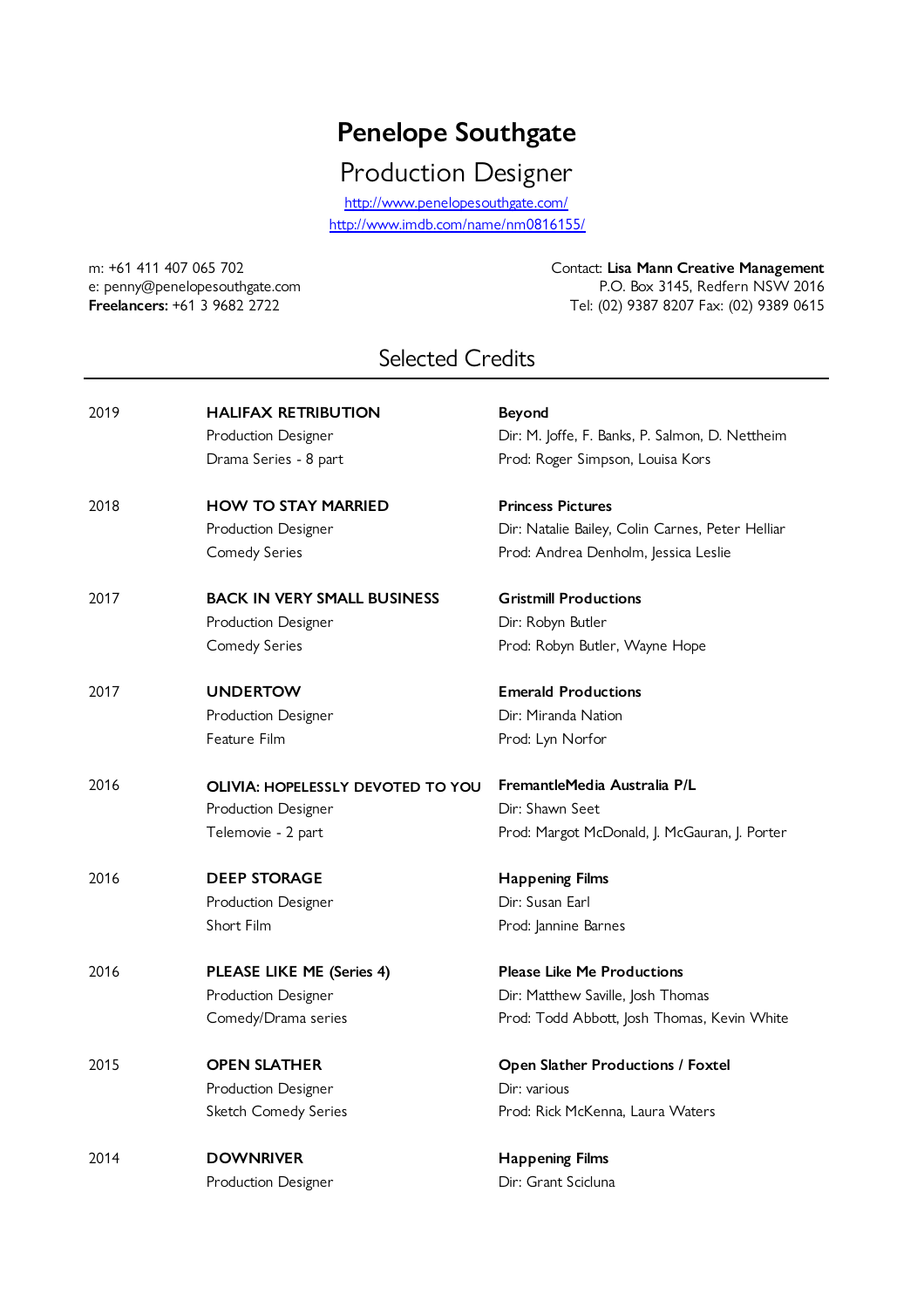|           | Feature Film                                        | Prod: Jannine Barnes                                     |
|-----------|-----------------------------------------------------|----------------------------------------------------------|
| 2012-2014 | PLEASE LIKE ME (Series 1 & 2)                       | <b>Please Like Me Production</b><br>Dir: Matthew Saville |
|           | Production Designer                                 |                                                          |
|           | Comedy/Drama Series                                 | Prod: Todd Abbott, Josh Tho                              |
| 2013      | <b>NOW ADD HONEY</b>                                | Gristmill                                                |
|           | Production Designer                                 | Dir: Wayne Hope                                          |
|           | Feature Film                                        | Prod: Louisa Kors, Wayne H                               |
| 2013      | JA'MIE PRIVATE SCHOOLGIRL                           | Princess Pictures / HBO /                                |
|           | JONAH FROM TONGA                                    | Dir: Stuart McDonald, Chris                              |
|           | Production Designer                                 | Prod: Laura Waters, Chris L                              |
|           | Comedy Series                                       |                                                          |
| 2012      | <b>MR &amp; MRS MURDER</b>                          | FremantleMedia Australia                                 |
|           | Production Designer                                 | Set-up Dir: Daniel Nettheim                              |
|           | Drama Series                                        | Prod: Jason Stephens, Andr                               |
|           |                                                     |                                                          |
| 2012      | <b>MAD AS HELL</b>                                  | Granada / ABC TV                                         |
|           | Set Designer                                        | Dir: John Olb                                            |
|           | <b>Comedy Series</b>                                | Prod: Peter Beck, Shaun Mic                              |
| 2012      | <b>ADAM HILLS TONIGHT</b>                           | <b>ABC TV</b>                                            |
|           | Set Designer<br>Talk Show                           | Dir: John Olb<br>Prod: Bruce Kane, Adam Hil              |
|           |                                                     |                                                          |
| 2011      | <b>KATH &amp; KIMDERELLA</b><br>Production Designer | <b>RTP Films</b><br>Dir: Ted Emery                       |
|           | Feature Film                                        | Prod: Rick McKenna, Gina Ri                              |
| 2010-2011 | OFFSPRING (Series 1 & 2)                            | Southern Star Entertainme                                |
|           | Production Designer                                 | Set-up Dir: Kate Dennis                                  |
|           | Drama Series                                        | Prod: John Edwards, Imogen                               |
| 2008-2010 | TANGLE (Series 1 & 2)                               | Southern Star Entertainme                                |
|           | Production Designer<br>Drama Series                 | Set-up Dir: Jessica Hobbs<br>Prod: John Edwards, Imogen  |
|           |                                                     |                                                          |
| 2009      | <b>LOWDOWN</b>                                      | High Wire Films / ABC TV                                 |
|           | Production Designer                                 | Dir: Amanda Brotchie                                     |
|           | Drama Series                                        | Prod: N. Minchin, A. Zwar, /                             |
| 2007      | <b>ROCKWIZ</b>                                      | <b>Renegade Films</b>                                    |
|           | Set Designer                                        | Dir: various                                             |
|           | Music Quiz Show                                     | Prod: P. Bain-Hogg, B. Nanke                             |
| 2003-2007 | KATH & KIM (Series 2, 3, 4, tv movie)               | <b>RT Productions / ABC TV</b>                           |
|           | Production Designer                                 | Dir: Ted Emery                                           |
|           | <b>Comedy Series</b>                                | Prod: Gina Riley, Jane Turne                             |
|           |                                                     |                                                          |

**2012 Please I** ABC TV Josh Thomas, Kevin White

Wayne Hope, Robyn Butler

**HBO / ABC TV** ld, Chris Lilley Chris Lilley

2012 **MR & MRS MURDER FremantleMedia Australia / Network 10 Nettheim** ns, Andrew Walker

naun Micallef

dam Hills

Gina Riley, Jane Turner

**2011** Pertainment / Network 10 Imogen Banks

<mark>ertainment / Foxtel</mark><br><del>I</del>obbs Imogen Banks

Zwar, A. Brotchie

B. Nankervis, J. Conner

e Turner, various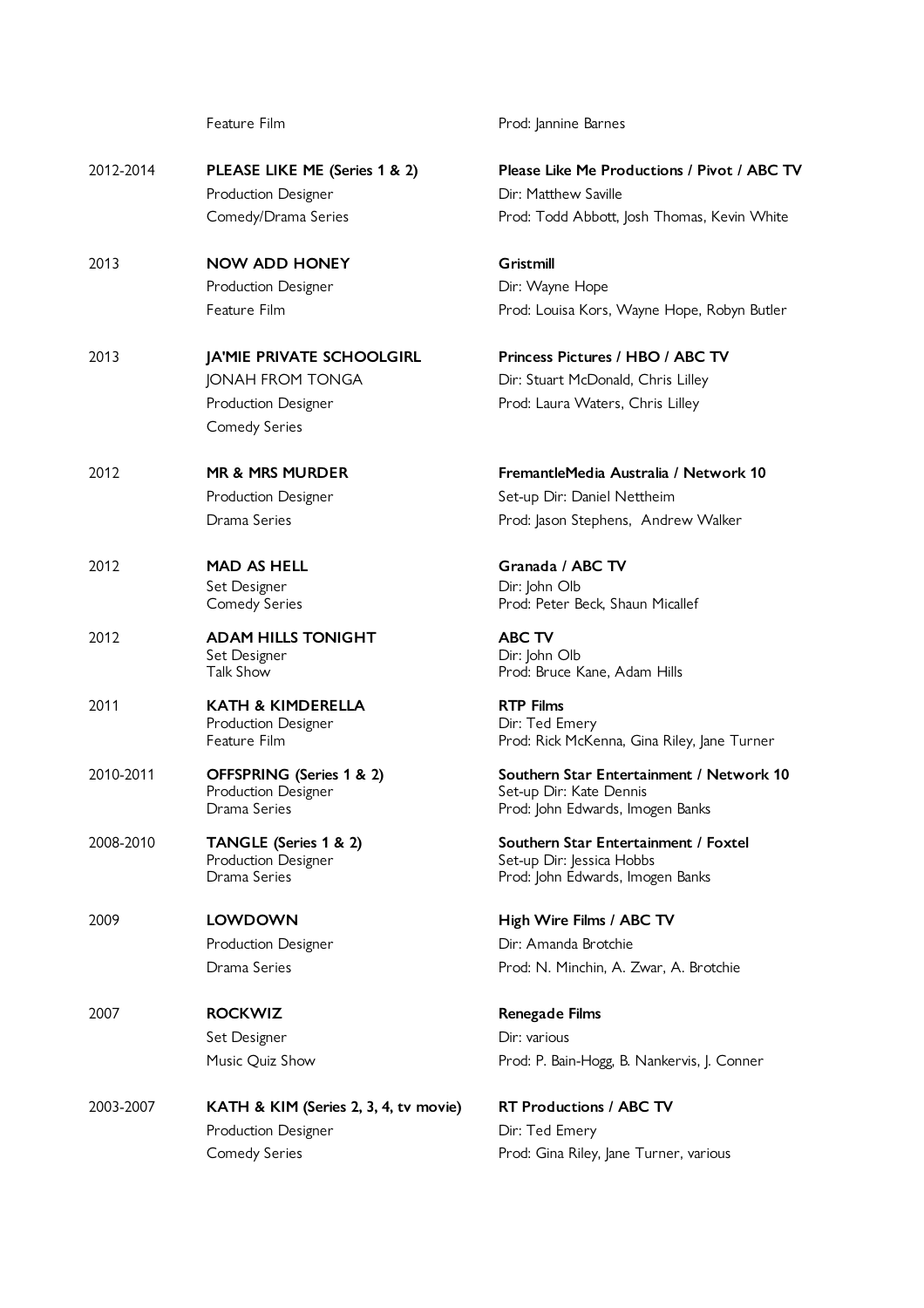| 2006      | <b>LAKE MUNGO</b>                                                             | <b>Mungo Productions</b>                  |
|-----------|-------------------------------------------------------------------------------|-------------------------------------------|
|           | Production Designer                                                           | Dir: Joel Anderson                        |
|           | Feature Film                                                                  | Prod: Georgie Neville, David Rapsey       |
| 2005      | <b>BOYTOWN</b>                                                                | <b>Molloy Boy Productions</b>             |
|           | Production Designer                                                           | Dir: Kevin Carlin                         |
|           | Feature Film                                                                  | Prod: John, Mick & Richard Molloy         |
| 2004      | <b>YOU &amp; YOUR STUPID MATE</b>                                             | <b>Mondayitis Productions</b>             |
|           | Production Designer                                                           | Dir: Marc Gracie                          |
|           | Feature Film                                                                  | Prod: Marc Gracie, David Redman           |
| 2002      | <b>WELCHER &amp; WELCHER</b>                                                  | <b>ABC TV</b>                             |
|           | Production Designer                                                           | Dir: Ted Emery                            |
|           | <b>Comedy Series</b>                                                          | Prod: Shaun Micallef, Nick Murray         |
| 2002      | <b>TAKEAWAY</b>                                                               | <b>Mondayitis Productions</b>             |
|           | Production Designer                                                           | Dir: Marc Gracie                          |
|           | Feature Film                                                                  | Prod: Marc Gracie, David Redman           |
| 2001      | <b>CRACKERJACK</b>                                                            | <b>Molloy Boy Productions</b>             |
|           | Production Designer                                                           | Dir: Paul Moloney                         |
|           | Feature Film                                                                  | Prod: Stephen Luby, Mick & Richard Molloy |
| 1998-2000 | THE MICALLEF PROGRAM (1, 2 & 3)                                               | <b>Artist Services / ABC TV</b>           |
|           | Production Designer                                                           | Dir: Ted Emery                            |
|           | Comedy Series                                                                 | Prod: Shaun Micallef, various             |
| 1998      | <b>THE CRAIC</b>                                                              | Foster Gracie / Village Roadshow          |
|           | Production Designer                                                           | Dir: Ted Emery                            |
|           | Feature Film                                                                  | Prod: Marc Gracie, David Foster           |
| 1985-2000 | Employed at ABC TV Melbourne in the Design Department. Selected credits below |                                           |
| 1999      | <b>SEACHANGE</b>                                                              | Art Director                              |
| 1999      | Drama Series<br><b>BACKBURNER</b><br>Talk Show                                | Set Designer                              |
| 1997-1998 | <b>ADVENTURES OF LANO &amp; WOODLEY</b> Production Designer<br>(Series 1 & 2) |                                           |
| 1996      | <b>Comedy Series</b><br>SIMONE DE BEAUVOIR'S BABIES<br><b>Miniseries</b>      | Art Director                              |
| 1994      | <b>JANUS</b><br>Drama Series                                                  | Art Director                              |
| 1994      | <b>DAMNATION OF HARVEY McHUGH</b>                                             | Art Director                              |
| 1990      | Drama Series<br><b>HALF A WORLD AWAY</b><br>Period Drama Miniseries           | Assistant Designer                        |
| 1989      | THE MAGISTRATE                                                                | Assistant Designer                        |